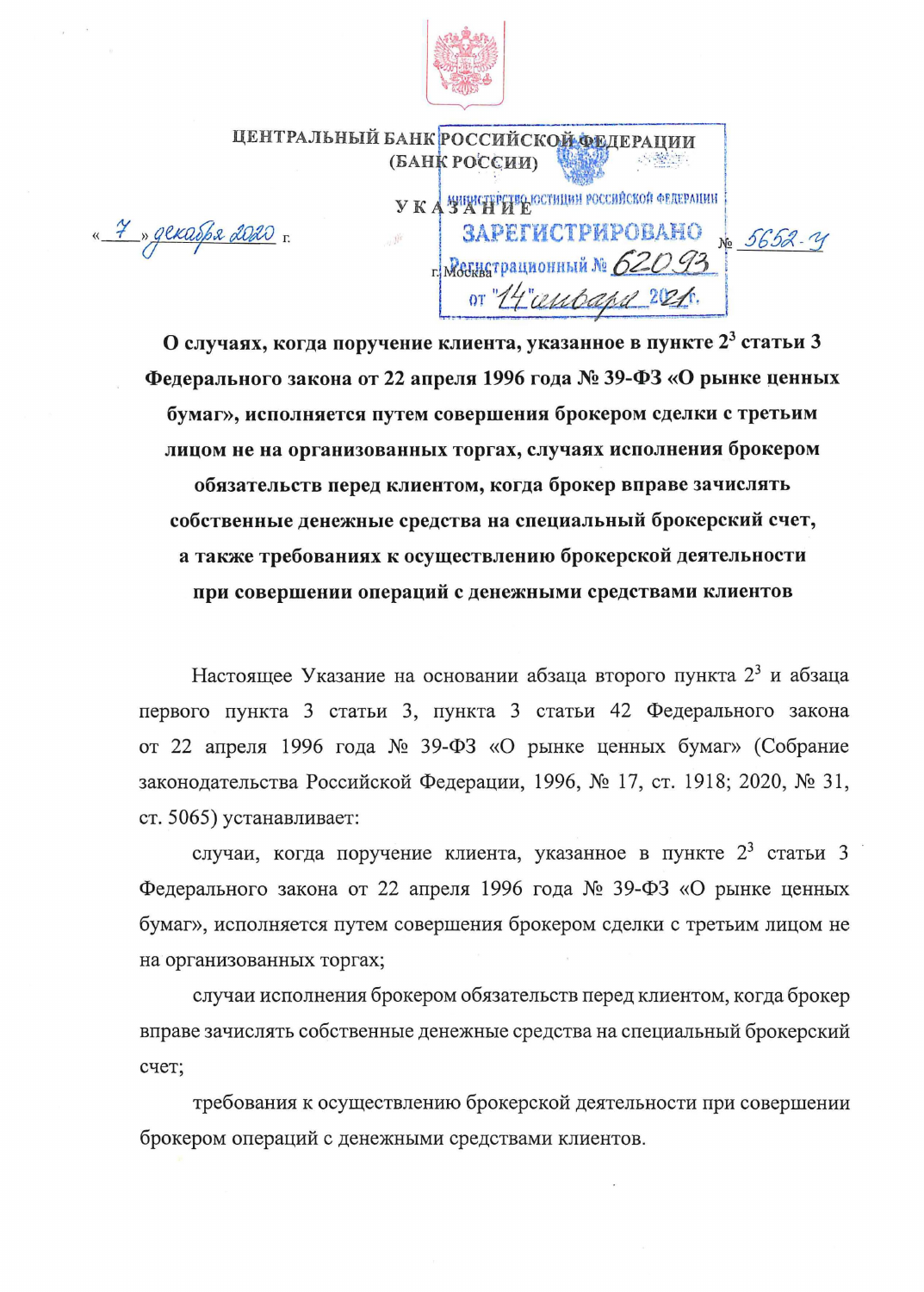1. Исполнение брокером поручения клиента, указанного в пункте  $2^3$ статьи 3 Федерального закона от 22 апреля 1996 года № 39-ФЗ «О рынке ценных бумаг», путем совершения брокером сделки с третьим лицом не на организованных торгах допускается в одном из следующих случаев:

на момент совершения брокером действий во исполнение поручения клиента, направленного (переданного) брокеру для совершения сделки с ценной бумагой с третьим лицом, указанная ценная бумага не допущена к организованным торгам, проводимым российским организатором торговли (далее – организованные торги), или организованные торги приостановлены;

объем сделки, совершаемой по поручению клиента, определяемый брокером на основании средневзвешенной цены одной ценной бумаги за предыдущий торговый день, раскрытой организатором торговли в соответствии с пунктом 7 приложения 4 к Положению Банка России от 17 октября 2014 года № 437-П «О деятельности по проведению организованных торгов», зарегистрированному Министерством юстиции Российской Федерации 30 декабря 2014 года № 35494, 16 февраля 2018 года  $\mathcal{N}_2$  50066 (далее – Положение Банка России  $\mathcal{N}_2$  437-П), равен или превышает пять процентов максимального общего объема договоров по указанной ценной бумаге, заключенных на организованных торгах, участником которых является брокер, в течение предыдущего торгового дня, предоставляемого организатором торговли участникам торгов в соответствии с подпунктом 1.2 пункта 1 приложения 4 к Положению Банка России № 437-П;

покупка ценных бумаг в целях исполнения поручения клиента осуществляется брокером по цене не выше предоставляемой организатором торговли участникам торгов в соответствии с подпунктом 1.2 пункта 1 приложения 4 к Положению Банка России № 437-П наибольшей цены сделки с указанными ценными бумагами, совершенной на организованных торгах, участником которых является брокер, в течение последних 15 минут, предшествующих совершению брокером действий, направленных на совершение сделки с ценной бумагой;

продажа ценных бумаг в целях исполнения брокером поручения клиента

 $\overline{2}$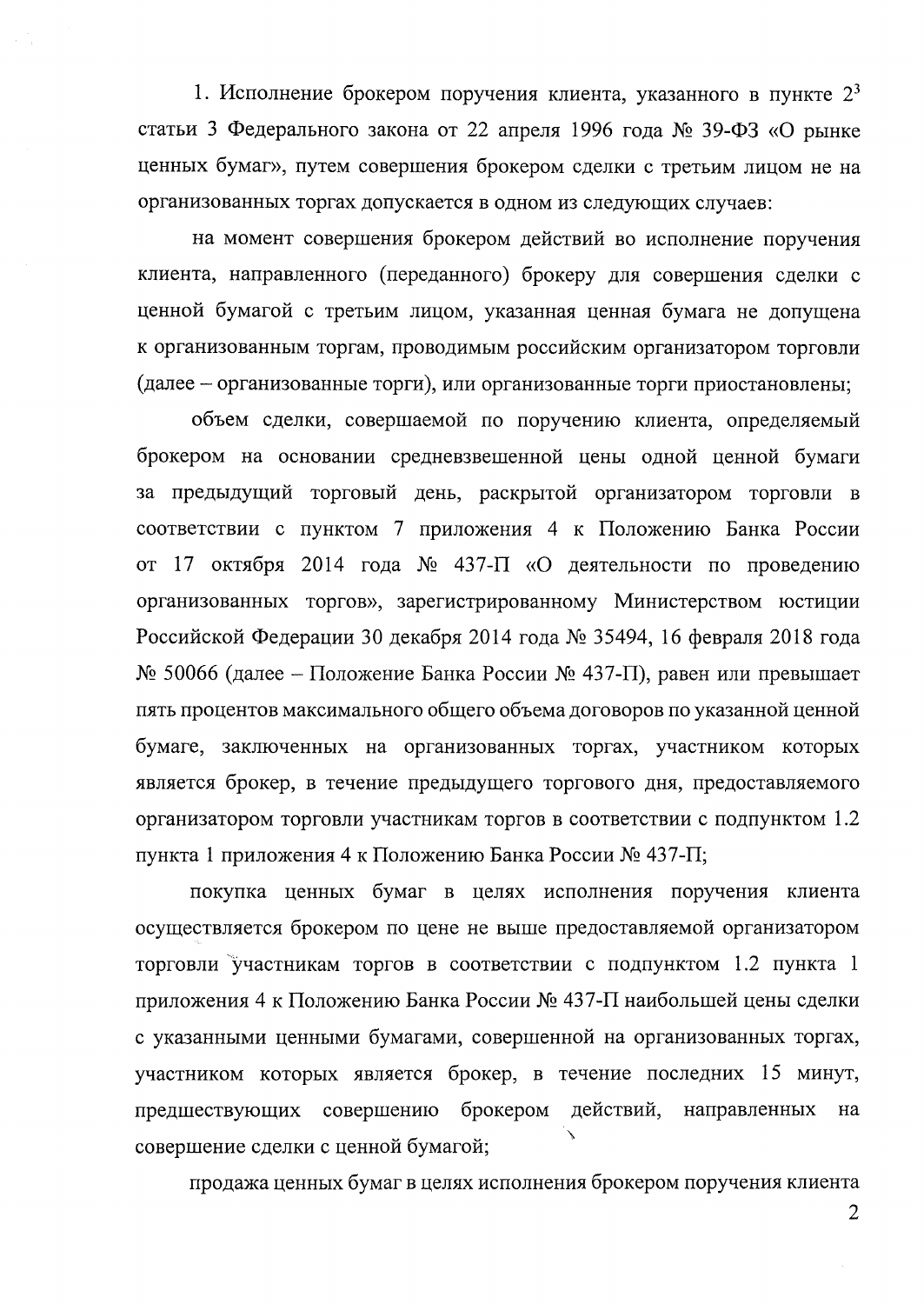осуществляется брокером по цене не ниже предоставляемой организатором торговли участникам торгов в соответствии с подпунктом 1.2 пункта 1 приложения 4 к Положению Банка России № 437-П наименьшей цены сделки с указанными ценными бумагами, совершенной на организованных торгах, участником которых является брокер, в течение последних 15 минут, предшествующих совершению брокером действий, направленных Ha совершение сделки с ценной бумагой.

2. Зачисление брокером собственных денежных средств на специальный брокерский счет, помимо случаев, установленных в пункте 3 статьи 3 Федерального закона от 22 апреля 1996 года № 39-ФЗ «О рынке ценных бумаг», допускается в следующих случаях исполнения брокером обязательств перед клиентом:

перечисление клиенту брокером сумм, полученных от клиента в рамках профессиональной деятельности на рынке ценных бумаг, совмещаемой с деятельностью брокера;

перечисление платы за использование брокером в своих интересах денежных средств клиента, предоставившего право их использования брокеру в его интересах (в случае если указанная плата предусмотрена договором о брокерском обслуживании);

осуществление брокером выплат денежных средств в пользу клиента в связи с его участием в программах, направленных на увеличение активности клиентов в приобретении услуг, оказываемых брокером (в случае если указанные выплаты предусмотрены договором о брокерском обслуживании).

3. В случае зачисления денежных средств, поступивших от клиента и предназначенных для совершения сделок с ценными бумагами и (или) заключения договоров, являющихся производными финансовыми инструментами, на банковский счет брокера, который не является специальным брокерским счетом (далее - собственный банковский счет брокера), брокер должен обеспечить зачисление указанных денежных средств клиента на специальный брокерский счет не позднее рабочего дня, следующего за днем их зачисления на собственный банковский счет брокера.

 $\overline{3}$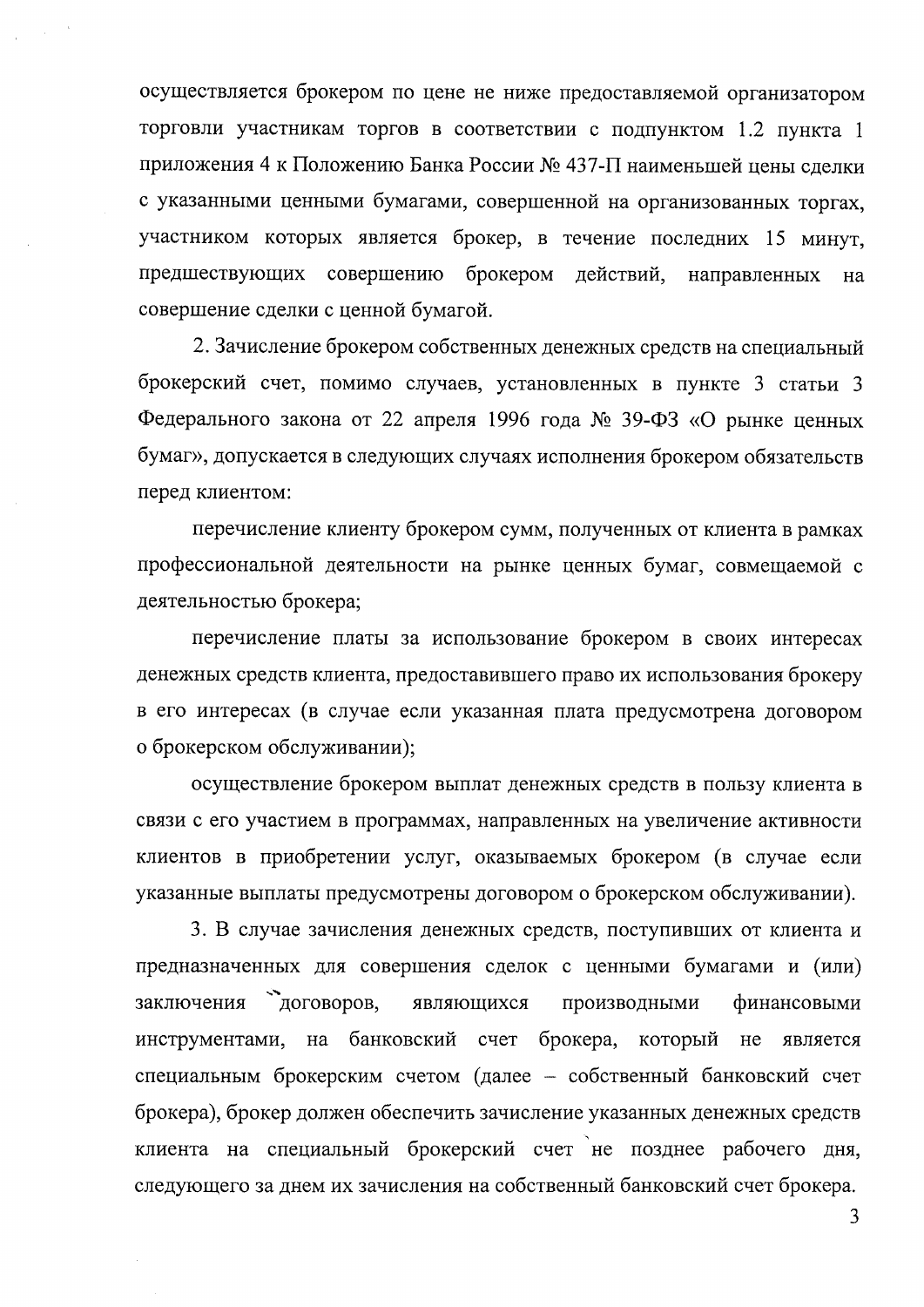4. Брокер должен исполнить требование клиента о возврате денежных средств, включая иностранную валюту, со специального брокерского счета в сроки, предусмотренные договором о брокерском обслуживании, но не позднее рабочего дня, следующего за днем получения требования клиента о возврате денежных средств.

Допускается уменьшение брокером денежных средств, включая иностранную валюту, подлежащих возврату клиенту, на сумму денежных требований брокера к указанному клиенту.

5. Не допускается передача брокером третьим лицам денежных средств, находящихся на специальном брокерском счете, во исполнение обязательств из сделок, совершенных брокером за свой счет, а также использование их в качестве обеспечения исполнения указанных обязательств, за исключением случая, предусмотренного пунктом 6 настоящего Указания.

6. Допускается передача брокером денежных средств, включая иностранную валюту, находящихся на специальном брокерском счете, другому брокеру, с которым у него заключен договор о брокерском обслуживании, и (или) клиринговой организации для исполнения (обеспечения исполнения) обязательств из сделок брокера, совершенных (заключенных) брокером за свой счет (в случае если договором о брокерском обслуживании с клиентом предусмотрено право брокера использовать в своих интересах денежные средства клиента, находящиеся на специальном брокерском счете).

7. Требования пунктов 2-6 настоящего Указания не распространяются на брокеров, являющихся кредитными организациями.

8. Настоящее Указание в соответствии с решением Совета директоров Банка России (протокол заседания Совета директоров Банка России от 27 ноября 2020 года № ПСД-28) вступает в силу со дня его официального опубликования.

9. Со дня вступления в силу настоящего Указания не применять приказ Федеральной службы по финансовым рынкам от 5 апреля 2011 года № 11-7/пз-н «Об утверждении Требований к правилам осуществления брокерской деятельности при совершении операций с денежными средствами клиентов

 $\overline{4}$